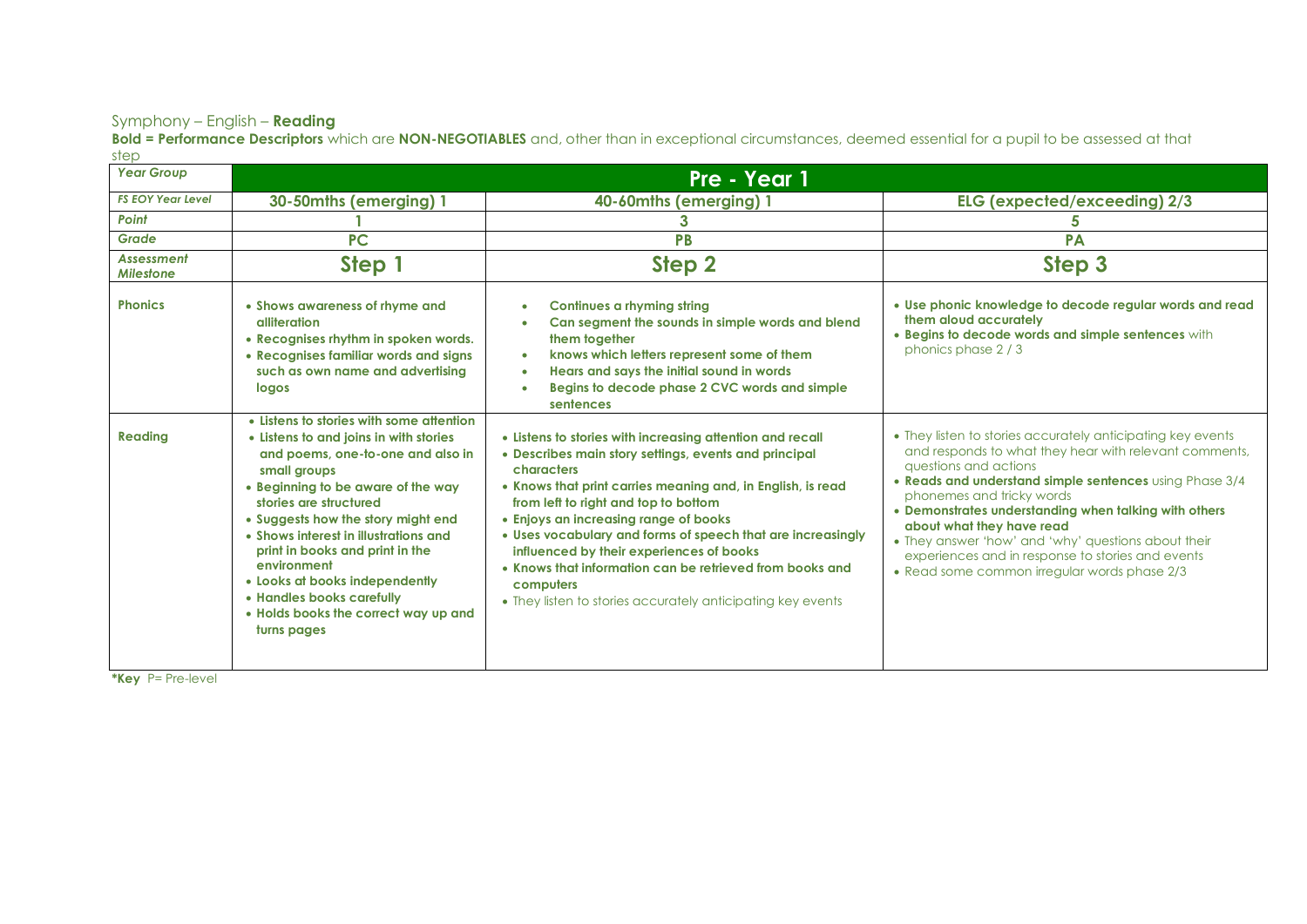**Bold = Performance Descriptors** which are **NON-NEGOTIABLES** and, other than in exceptional circumstances, deemed essential for a pupil to be assessed at that step

| $\sim$ $\sim$<br><b>Year Group</b>                                              | Year 1                                                                                                                                                                                                                                                                                                                                                                                                                                                                                                                                                                                                                                                                              |                                                                                                                                                                                                                                                                                                                                                                                                                                                                                                                                                                                                                              |                                                                                                                                                                                                                                                                                                                                                                                                                                                                                                                                                                                                                                                                                                                                                                                          |  |
|---------------------------------------------------------------------------------|-------------------------------------------------------------------------------------------------------------------------------------------------------------------------------------------------------------------------------------------------------------------------------------------------------------------------------------------------------------------------------------------------------------------------------------------------------------------------------------------------------------------------------------------------------------------------------------------------------------------------------------------------------------------------------------|------------------------------------------------------------------------------------------------------------------------------------------------------------------------------------------------------------------------------------------------------------------------------------------------------------------------------------------------------------------------------------------------------------------------------------------------------------------------------------------------------------------------------------------------------------------------------------------------------------------------------|------------------------------------------------------------------------------------------------------------------------------------------------------------------------------------------------------------------------------------------------------------------------------------------------------------------------------------------------------------------------------------------------------------------------------------------------------------------------------------------------------------------------------------------------------------------------------------------------------------------------------------------------------------------------------------------------------------------------------------------------------------------------------------------|--|
| Point                                                                           |                                                                                                                                                                                                                                                                                                                                                                                                                                                                                                                                                                                                                                                                                     | 9                                                                                                                                                                                                                                                                                                                                                                                                                                                                                                                                                                                                                            | 11                                                                                                                                                                                                                                                                                                                                                                                                                                                                                                                                                                                                                                                                                                                                                                                       |  |
| Grade                                                                           | $\mathsf{C}$                                                                                                                                                                                                                                                                                                                                                                                                                                                                                                                                                                                                                                                                        | <b>1B</b>                                                                                                                                                                                                                                                                                                                                                                                                                                                                                                                                                                                                                    | 1A                                                                                                                                                                                                                                                                                                                                                                                                                                                                                                                                                                                                                                                                                                                                                                                       |  |
| <b>Assessment</b><br><b>Milestone</b>                                           | Step 1                                                                                                                                                                                                                                                                                                                                                                                                                                                                                                                                                                                                                                                                              | Step 2                                                                                                                                                                                                                                                                                                                                                                                                                                                                                                                                                                                                                       | <b>Achieved Y1</b><br>Refer to non-statutory guidance for exemplification                                                                                                                                                                                                                                                                                                                                                                                                                                                                                                                                                                                                                                                                                                                |  |
| <b>WORD READING</b>                                                             | Apply phonic knowledge and<br>$\bullet$<br>skills as the route to decode<br>words<br>Reads a range of tricky words<br>$\bullet$<br>on sight<br><b>Read aloud accurately books</b><br>$\bullet$<br>that are consistent with their<br>developing phonic knowledge<br>and that do not require them to<br>use other strategies to work out<br>words                                                                                                                                                                                                                                                                                                                                     | • Respond speedily with the correct sound to graphemes<br>(letters or groups of letters) for all 40+ phonemes, including,<br>where applicable, alternative sounds for grapheme<br>• Read words containing taught GPCs and -s, -es, -ing, -ed,<br>-er and -est endings<br>• Reads with some fluency without reliance on decoding<br>most words<br>• Re-read books to build up their fluency and confidence in<br>reading known texts<br>• Reads some Phase 4 common irregular words                                                                                                                                           | • Read words with contractions [for example, I'm, I'll, we'll],<br>and understand that the apostrophe represents the<br>omitted letter(s)<br>• Read accurately by blending sounds in unfamiliar words<br>containing GPCs that have been taught<br>. Read common exception words, noting unusual<br>correspondences between spelling and sound and where<br>these occur in the word<br>• Read other words of more than one syllable that contain<br>taught GPCs                                                                                                                                                                                                                                                                                                                           |  |
| <b>READING</b><br><b>COMPREHENSION</b><br>(appropriate to<br>age-related texts) | • Shows an understanding of a wide<br>range of poems, stories and non-<br>fiction that has been read and listened<br>• Has learned simple rhymes and<br>poems and joins in reciting them with<br>others<br>• Draw on what they already know or on<br>background information and<br>vocabulary provided by the teacher<br>to answer questions<br>• Regards reading as a pleasurable<br>activity<br>• Can point to a full stop in a text<br>• Can use pictures (unprompted) and<br>texts to identify meaning<br>• With support, can find information to<br>help answer simple literal questions in<br>texts at an appropriate levels (may be<br>using picture clues, if not prompted) | • Recognises the characteristics of key stories, including fairy<br>stories and traditional tales, uses predictable phrases to<br>help retell them<br>• Show an understanding of word meanings, through<br>discussion, linking new meanings to those already known<br>• Understanding the significance of the title and events within<br>a book Contributes to discussion (expressing likes/dislikes)<br>and make links to own experiences, background<br>information and vocabulary provided<br>• Check that the text makes sense to them as they read.<br>• Make inferences on the basis of what is being said and<br>done | • Consider the particular characteristics of what they read<br>and hear read<br>• Predict what might happen on the basis of what has been<br>read so far (about the plot and/or characters of an<br>unknown story, using the text and other book features)<br>• Corrects inaccurate reading when prompted<br>• Explain clearly their understanding of what is read to them<br>• Can read aloud and is beginning to use expression to<br>show awareness of punctuation (may only be a full stop<br>at this stage)<br>• Can answer simple questions/find information in response<br>to a direct, literal question<br>• Contributes to discussion, expressing opinion about main<br>events and characters in the story (beyond simply<br>like/dislike e.g. good and bad characters and why) |  |

GPC = Grapheme-Phoneme Correspondence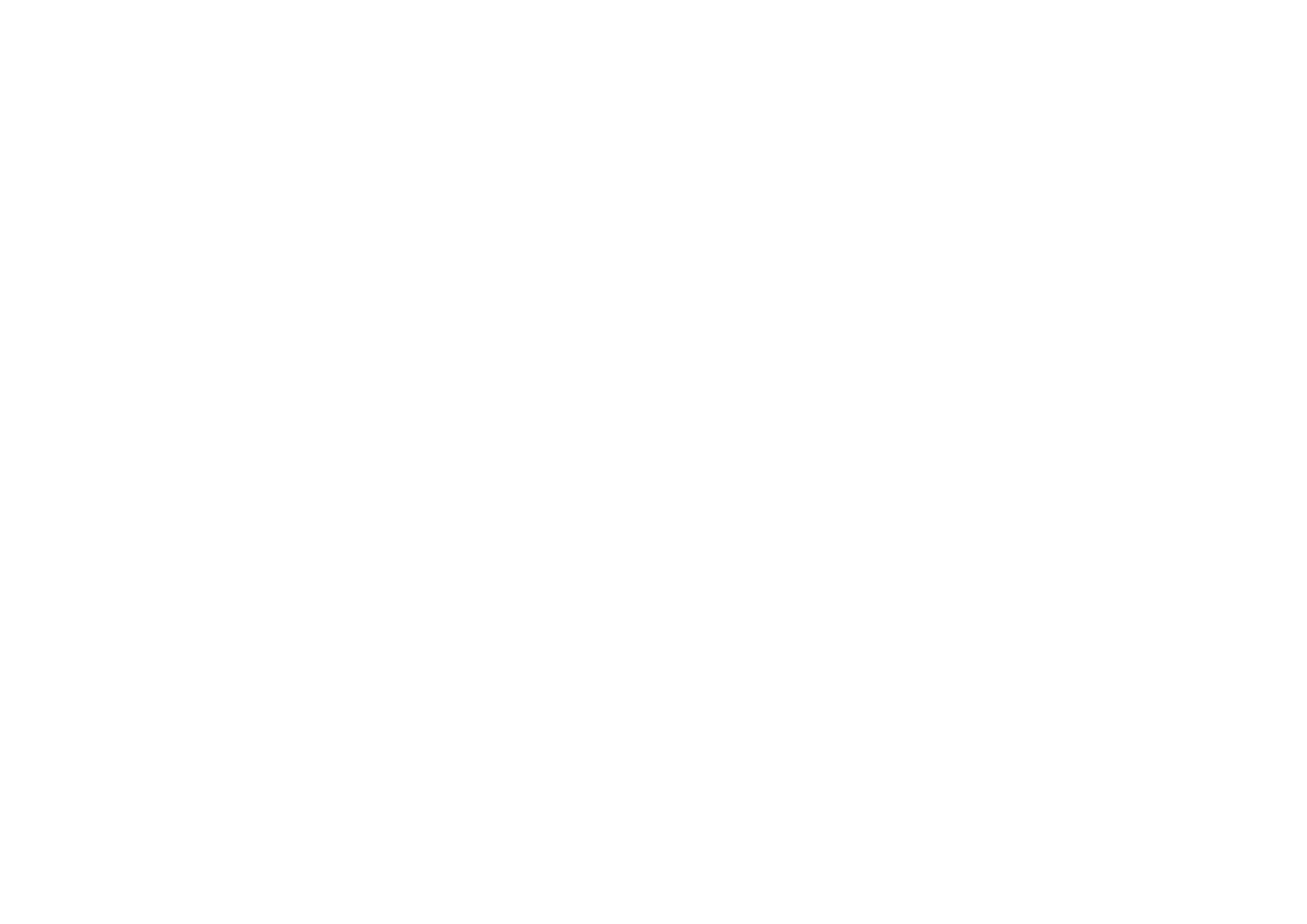**Bold = Performance Descriptors/TAFs** which are **NON-NEGOTIABLES** and, other than in exceptional circumstances, deemed essential for a pupil to be assessed at that step

| <b>Year Group</b>                     |                                                                                                                  | $\overline{\text{Year 2}}$ (page 1 of 2) TAFs in orange (WTS) red (EXS) (                                                                                                                                                                                                                                                                                                                                                                                                                                                                                                                                                                                                                                                                                                                                                                                                                                                                                                                                                                                       |                                                                                                                                                                                                                                                                                                                                   |                                                                                                                                                                                                                                                                                                                                                                                                                                                                                                                                                         |  |  |
|---------------------------------------|------------------------------------------------------------------------------------------------------------------|-----------------------------------------------------------------------------------------------------------------------------------------------------------------------------------------------------------------------------------------------------------------------------------------------------------------------------------------------------------------------------------------------------------------------------------------------------------------------------------------------------------------------------------------------------------------------------------------------------------------------------------------------------------------------------------------------------------------------------------------------------------------------------------------------------------------------------------------------------------------------------------------------------------------------------------------------------------------------------------------------------------------------------------------------------------------|-----------------------------------------------------------------------------------------------------------------------------------------------------------------------------------------------------------------------------------------------------------------------------------------------------------------------------------|---------------------------------------------------------------------------------------------------------------------------------------------------------------------------------------------------------------------------------------------------------------------------------------------------------------------------------------------------------------------------------------------------------------------------------------------------------------------------------------------------------------------------------------------------------|--|--|
| Point                                 |                                                                                                                  | 13                                                                                                                                                                                                                                                                                                                                                                                                                                                                                                                                                                                                                                                                                                                                                                                                                                                                                                                                                                                                                                                              | 15                                                                                                                                                                                                                                                                                                                                | 17                                                                                                                                                                                                                                                                                                                                                                                                                                                                                                                                                      |  |  |
| Grade                                 |                                                                                                                  | 2C                                                                                                                                                                                                                                                                                                                                                                                                                                                                                                                                                                                                                                                                                                                                                                                                                                                                                                                                                                                                                                                              | 2B                                                                                                                                                                                                                                                                                                                                | 2A                                                                                                                                                                                                                                                                                                                                                                                                                                                                                                                                                      |  |  |
| <b>Assessment</b><br><b>Milestone</b> | <b>TAFs covered</b><br>in previous<br><b>years</b>                                                               | Step 1                                                                                                                                                                                                                                                                                                                                                                                                                                                                                                                                                                                                                                                                                                                                                                                                                                                                                                                                                                                                                                                          | Step 2                                                                                                                                                                                                                                                                                                                            | <b>Achieved Y2</b><br>Refer to non-statutory guidance for<br>exemplification                                                                                                                                                                                                                                                                                                                                                                                                                                                                            |  |  |
| <b>WORD</b><br><b>READING</b>         | • Read<br>aloud<br>many<br>words<br>quickly &<br>accurately<br>without<br>over<br>soundina<br>out or<br>blending | • Applies phonic knowledge and skills,<br>including the blending of sounds in<br>unfamiliar words to decode age<br>appropriate texts accurately.<br>• Sound out many unfamiliar words<br>accurately (May need support when<br>reading long vowel phonemes that have<br>several representations, for example ai,<br>a e) or graphemes that have more than<br>one sound (e.g. bread, read, beach; said,<br>raid)<br>• Recognises common exception words,<br>words with -s, -es, -ing, -ed, -er, -est,<br>endings; and words of more that one<br>syllable containing taught GPCs<br>• Recognises and reads words with<br>contractions (I'm, I'll, We'll, he's) and<br>understands that the apostrophe represents<br>the omitted letter(s)<br>• Reads aloud books consistent with phonic<br>knowledge, accurately, confidently and<br>fluently<br>• Knows the function of full stops when<br>reading aloud.<br>• Can select an appropriate book using the<br>front cover and book title as well as the<br>illustrations and words inside to make<br>reading choices | <b>Recognises and effortlessly decodes</b><br>$\bullet$<br>alternative sounds for graphemes<br><b>Reads words of two or more syllables</b><br>$\bullet$<br>Can read aloud and is able to use<br>$\bullet$<br>expression to show awareness of<br>punctuation, such as .?!<br><b>Reads many common exception words</b><br>$\bullet$ | • Reads words with common suffixes and<br>most common exception words, based<br>on what has been taught<br>• Applies phonic knowledge and skills<br>consistently to decode age appropriate<br>texts quickly and accurately<br>• In an age appropriate book reads words<br>accurately and fluently without overt<br>sounding and blending at over 90 words<br>per minute<br>. When reading aloud, sounds out<br>unfamiliar words accurately without<br>undue hesitation, and reads with<br>confidence and fluency<br>• Reads most common exception words |  |  |

Symphony Assessment System – English – **Reading** 

**Bold = Performance Descriptors** which are **NON-NEGOTIABLES** and, other than in exceptional circumstances, deemed essential for a pupil to be assessed at that step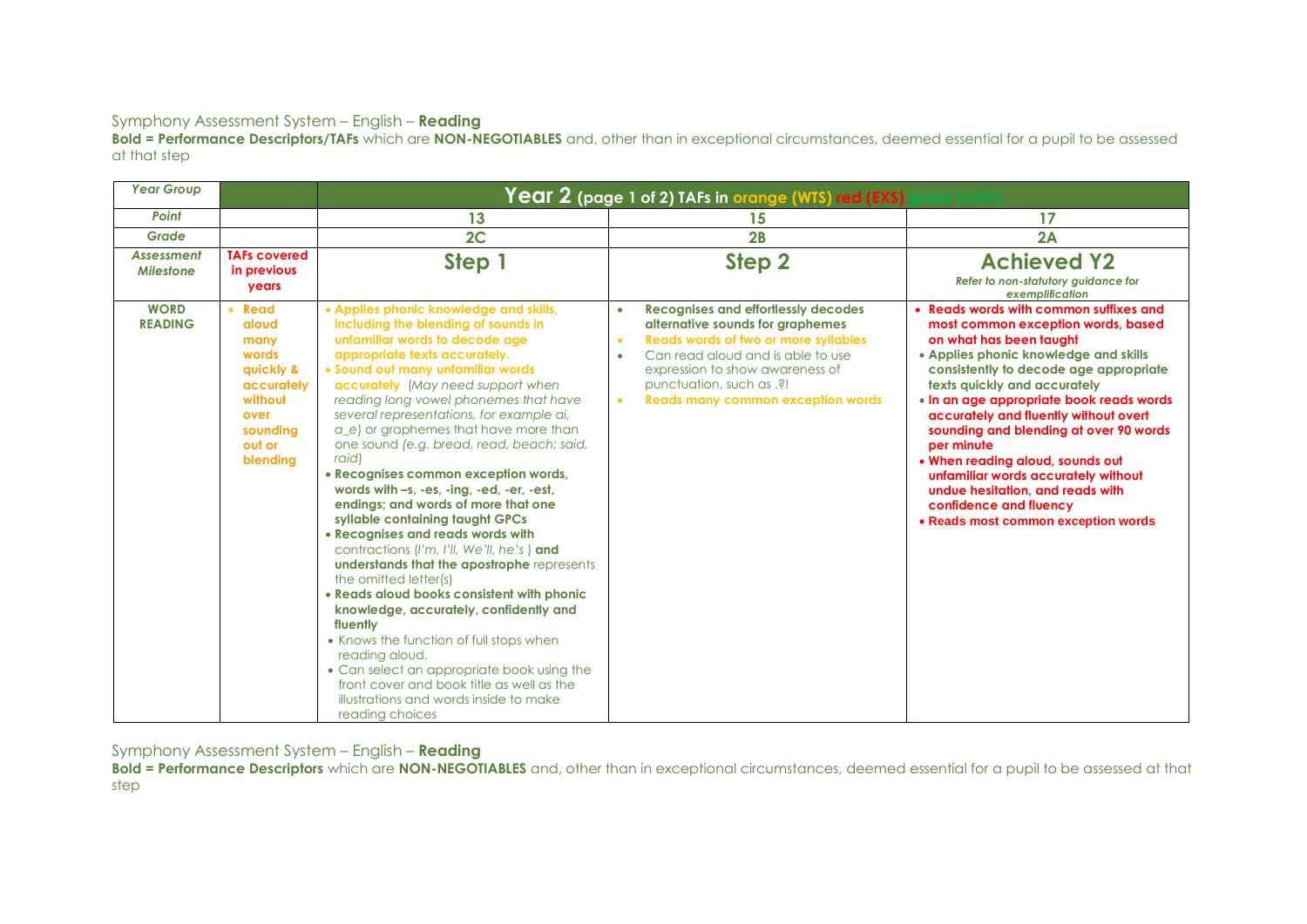| <b>Year Group</b>                                       |                                                | Year 2 (page 2 of 2) TAFs in <mark>orange (WTS) red (EXS)</mark>                                                                                                                                                                                                                                                                                                                                                                                                                                                                                                                                                                                                                                                                                                                                                                                                                                                                                                                                                                                                                                                                                                                                                                                                                                                                                                          |                                                                                                                                                                                                                                                                                                                                                                                                                                                                                                                                                                                                                                                                                                                                                                                                                                                                                                                                                                                                                                                                                                                                                                                                                                                                                                                                                                                                                                                                   |                                                                                                                                                                                                                                                                                                                                                                                                                                                                                                                                                                                                                                                                                                                                                                                                                                                                                                                                                                                                                                                                                                                                                                                                                                                                                                                   |  |  |
|---------------------------------------------------------|------------------------------------------------|---------------------------------------------------------------------------------------------------------------------------------------------------------------------------------------------------------------------------------------------------------------------------------------------------------------------------------------------------------------------------------------------------------------------------------------------------------------------------------------------------------------------------------------------------------------------------------------------------------------------------------------------------------------------------------------------------------------------------------------------------------------------------------------------------------------------------------------------------------------------------------------------------------------------------------------------------------------------------------------------------------------------------------------------------------------------------------------------------------------------------------------------------------------------------------------------------------------------------------------------------------------------------------------------------------------------------------------------------------------------------|-------------------------------------------------------------------------------------------------------------------------------------------------------------------------------------------------------------------------------------------------------------------------------------------------------------------------------------------------------------------------------------------------------------------------------------------------------------------------------------------------------------------------------------------------------------------------------------------------------------------------------------------------------------------------------------------------------------------------------------------------------------------------------------------------------------------------------------------------------------------------------------------------------------------------------------------------------------------------------------------------------------------------------------------------------------------------------------------------------------------------------------------------------------------------------------------------------------------------------------------------------------------------------------------------------------------------------------------------------------------------------------------------------------------------------------------------------------------|-------------------------------------------------------------------------------------------------------------------------------------------------------------------------------------------------------------------------------------------------------------------------------------------------------------------------------------------------------------------------------------------------------------------------------------------------------------------------------------------------------------------------------------------------------------------------------------------------------------------------------------------------------------------------------------------------------------------------------------------------------------------------------------------------------------------------------------------------------------------------------------------------------------------------------------------------------------------------------------------------------------------------------------------------------------------------------------------------------------------------------------------------------------------------------------------------------------------------------------------------------------------------------------------------------------------|--|--|
| Point                                                   |                                                | 13                                                                                                                                                                                                                                                                                                                                                                                                                                                                                                                                                                                                                                                                                                                                                                                                                                                                                                                                                                                                                                                                                                                                                                                                                                                                                                                                                                        | 15                                                                                                                                                                                                                                                                                                                                                                                                                                                                                                                                                                                                                                                                                                                                                                                                                                                                                                                                                                                                                                                                                                                                                                                                                                                                                                                                                                                                                                                                | 17                                                                                                                                                                                                                                                                                                                                                                                                                                                                                                                                                                                                                                                                                                                                                                                                                                                                                                                                                                                                                                                                                                                                                                                                                                                                                                                |  |  |
| <b>Grade</b>                                            |                                                | 2C                                                                                                                                                                                                                                                                                                                                                                                                                                                                                                                                                                                                                                                                                                                                                                                                                                                                                                                                                                                                                                                                                                                                                                                                                                                                                                                                                                        | 2B                                                                                                                                                                                                                                                                                                                                                                                                                                                                                                                                                                                                                                                                                                                                                                                                                                                                                                                                                                                                                                                                                                                                                                                                                                                                                                                                                                                                                                                                | 2A                                                                                                                                                                                                                                                                                                                                                                                                                                                                                                                                                                                                                                                                                                                                                                                                                                                                                                                                                                                                                                                                                                                                                                                                                                                                                                                |  |  |
| <b>Assessment</b><br><b>Milestone</b><br><b>READING</b> | <b>TAFs</b><br>covered in<br>previous<br>years | Step 1<br>Demonstrates understanding of a wide<br>$\bullet$                                                                                                                                                                                                                                                                                                                                                                                                                                                                                                                                                                                                                                                                                                                                                                                                                                                                                                                                                                                                                                                                                                                                                                                                                                                                                                               | Step 2<br>Demonstrates understanding of a wide                                                                                                                                                                                                                                                                                                                                                                                                                                                                                                                                                                                                                                                                                                                                                                                                                                                                                                                                                                                                                                                                                                                                                                                                                                                                                                                                                                                                                    | <b>Achieved Y2</b><br>Refer to non-statutory guidance for<br>exemplification<br>Demonstrates understanding of what<br>$\bullet$                                                                                                                                                                                                                                                                                                                                                                                                                                                                                                                                                                                                                                                                                                                                                                                                                                                                                                                                                                                                                                                                                                                                                                                   |  |  |
| <b>COMPREHENSION</b>                                    |                                                | range of poetry, stories and non-fiction<br>that has been read and listened<br><b>Demonstrates increasing familiarity</b><br>$\bullet$<br>with, and can retell, a wide range of<br>stories, fairy stories and traditional tales<br>Can retell an unknown story (unfamiliar<br>$\bullet$<br>before first reading) beginning, middle<br>and end (may only be in simple terms,<br>because of unfamiliarity, but they have<br>the general idea)<br>Can identify key ideas and information<br>$\bullet$<br>Recognises sequences of events in<br>$\bullet$<br>simple texts.<br><b>Answer questions and make inferences</b><br>$\bullet$<br>on the basis of what is being said and<br>done in a familiar book that is read to<br>them<br>Makes simple predictions on what<br>$\bullet$<br>might happen based on what has been<br>read so far<br>Shows an understanding of the<br>$\bullet$<br>meaning of words through discussion<br>and makes links to those already<br>known<br>Can distinguish between fiction and<br>$\bullet$<br>non-fiction texts<br>Can provide verbal explanations linked<br>$\bullet$<br>to own experiences, background<br>information, and vocabulary provided<br>In a familiar book that they can already<br>$\bullet$<br>read accurately and fluently they can<br>check it makes sense<br>Regards reading as a pleasurable<br>$\bullet$<br>activity. | range of poetry, stories and non-fiction that<br>is read independently and more<br>challenging books that are listened to,<br>through identification of key aspects of the<br>text, explanation, and active discussion that<br>takes account of what others say<br>Demonstrates familiarity with, and can<br>$\bullet$<br>retell, a wide range of stories, fairy stories<br>and traditional tales<br>Can locate specific information on a given<br>$\bullet$<br>page in response to a direct question (such<br>as key events, characters names or key<br>information on a non-fiction page)<br>Asks and answers questions appropriately<br>including those based on inferences of<br>what is said / done<br>Shares favourite words and phrases, and<br>$\bullet$<br>clarifies the meaning of new words<br>through discussion, and by making links<br>to known vocabulary<br>Recognises that non-fiction books can be<br>$\bullet$<br>structured in different ways (non-<br>chronological reports, information poster,<br>letter)<br>Checks that the text makes sense, whilst<br>$\bullet$<br>reading, applying phonic knowledge, to<br>correct inaccuracies<br>Regards reading as a pleasurable activity ®<br>$\bullet$<br>Has learned and can recite a repertoire of<br>$\bullet$<br>poems by heart, using appropriate<br>intonation to help make the meaning clear<br><b>Recognise simple recurring literary</b><br>$\bullet$<br>language in stories and poetry | is read independently, or listened,<br>by drawing on own knowledge, and<br>information and vocabulary<br>provided<br><b>Recognises and understands the</b><br>$\bullet$<br>different structures of non-fiction<br>books that have been introduced (ie<br>using contents or index pages to<br>locate information in a non-fiction<br>texts)<br>$\bullet$<br>Identifies sequences of events in<br>texts and offers simple explanations<br>of how items of information relate to<br>one another<br>Make inferences on the basis of<br>$\bullet$<br>what has been read<br>Makes predictions on the basis of<br>$\bullet$<br>what has been read so far, using a<br>range of clues (e.g experience of<br>books written by same author, books<br>on a similar theme, title, cover,<br>blurb)<br>Can discuss the characteristics and<br>$\bullet$<br>actions of the characters within a<br>story<br><b>Constructs meaning whilst reading</b><br>$\bullet$<br>independently, self -correcting<br>where the sense of the text is lost<br>Can provide simple explanations<br>$\bullet$<br>about events or information for<br>example, why a character acted in<br>a particular way)<br><b>Can compare similarities and</b><br>$\bullet$<br>differences between texts/books in<br>terms of characters, settings and<br>themes |  |  |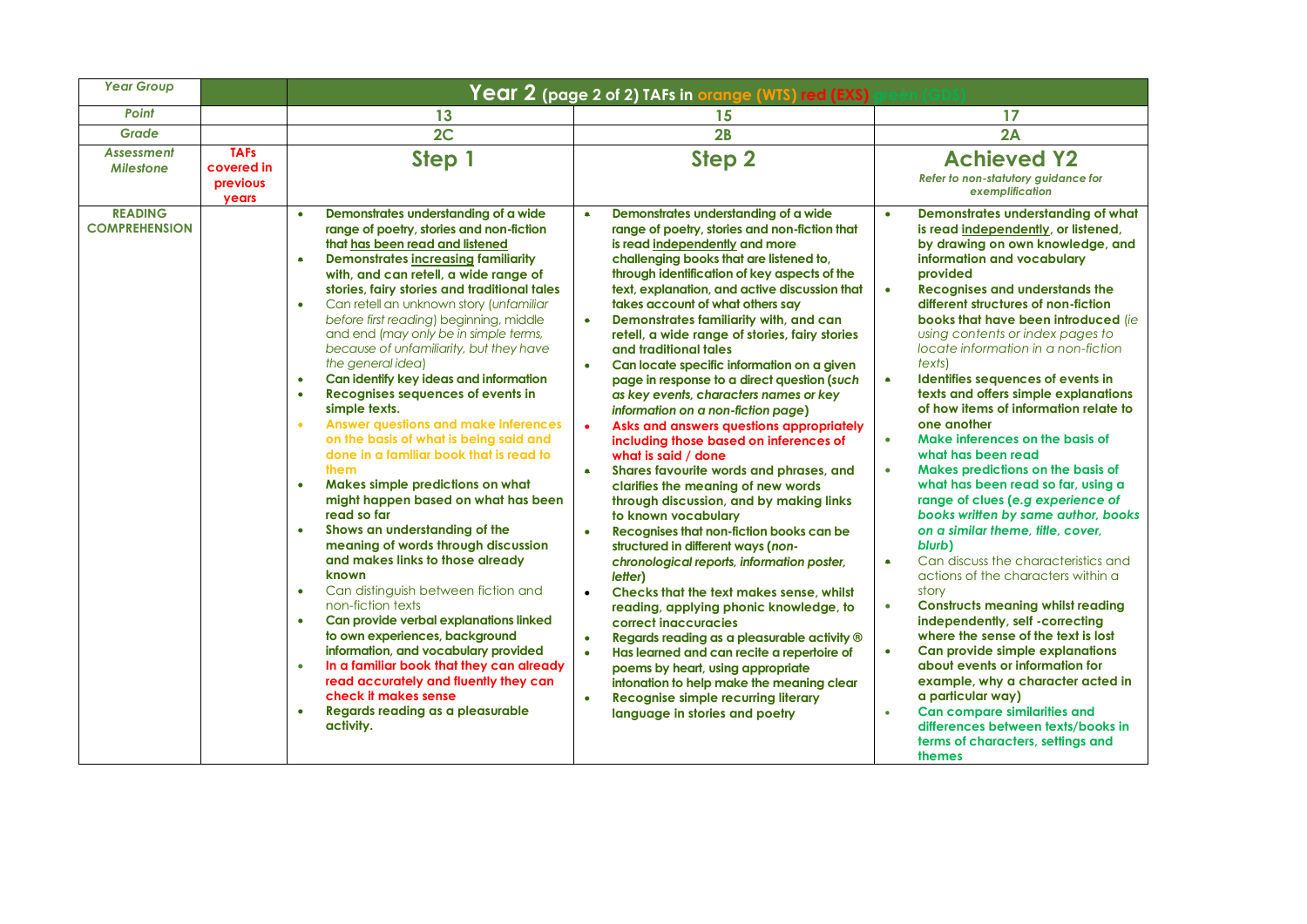| <b>END OF YR</b> | • All aspects of reading comprehension at the National Standard are embedded                                                                |
|------------------|---------------------------------------------------------------------------------------------------------------------------------------------|
| <b>MASTERY</b>   | • Understanding of age appropriate, challenging texts is demonstrated through the identification of key aspects of fiction and non-fiction; |
|                  | and simple explanations of how and why texts are structured according to their purpose                                                      |
|                  | . Plausible inferences and predictions based on what has been read, are offered and explained                                               |
|                  | . New words are understood through the explanation of their meaning, in context and by making links to known vocabulary                     |
|                  | • Is able to discuss a range of books read during Y2                                                                                        |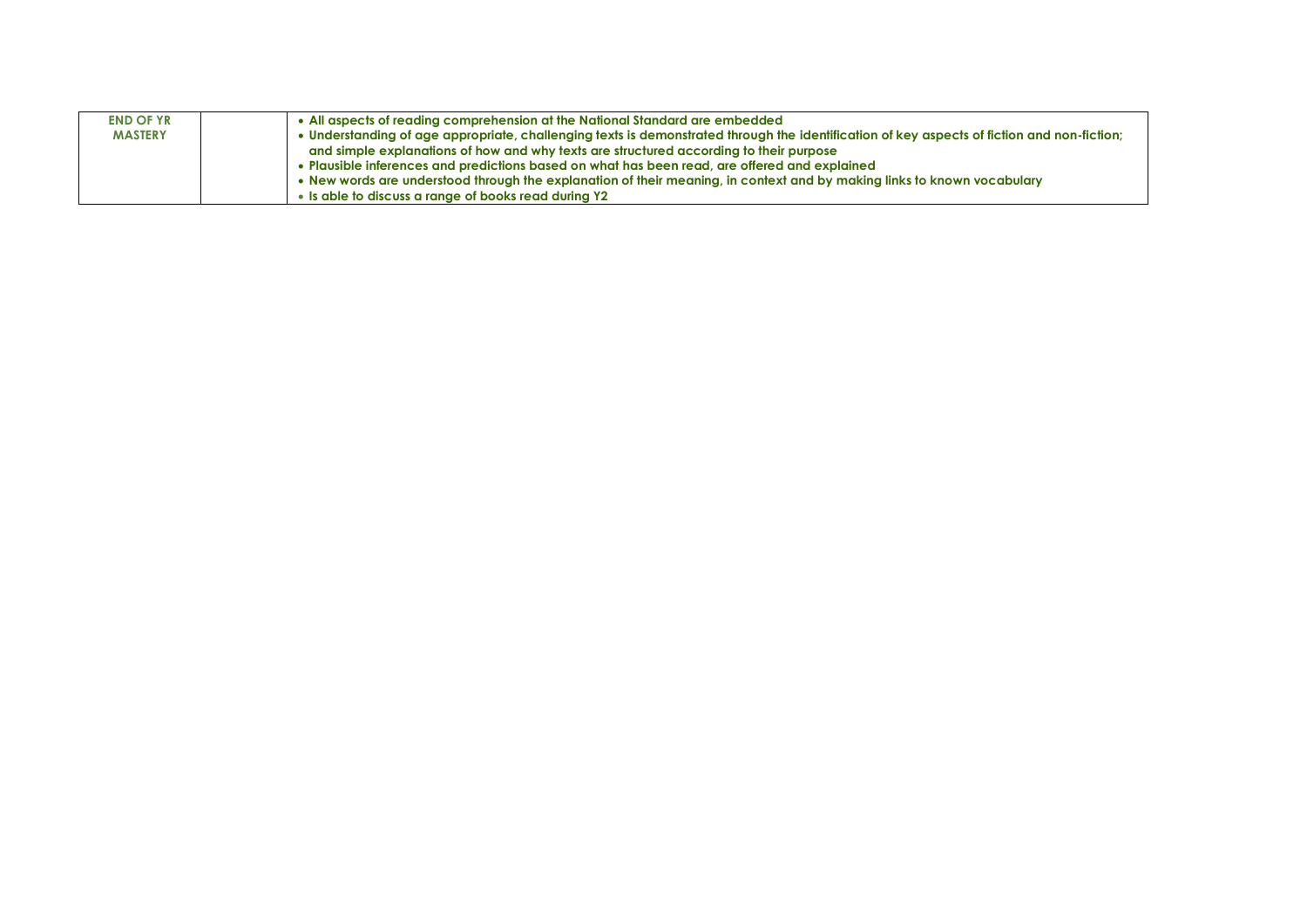**Bold = Performance Descriptors** which are **NON-NEGOTIABLES** and, other than in exceptional circumstances, deemed essential for a pupil to be assessed at that step

| <b>Year Group</b>                      | Year 3                                                                                                                                                                                                                                                                                                                                                                                                                                                                                                                                                                                                                                                                                                                                                                                                                |                                                                                                                                                                                                                                                                                                                                                                                                                                                                                                                                                                                                                                                                                                                                                                 |                                                                                                                                                                                                                                                                                                                                                                                                                                                                                                                                                                                                                                                                                                                                                                                                                                                                                 |  |  |
|----------------------------------------|-----------------------------------------------------------------------------------------------------------------------------------------------------------------------------------------------------------------------------------------------------------------------------------------------------------------------------------------------------------------------------------------------------------------------------------------------------------------------------------------------------------------------------------------------------------------------------------------------------------------------------------------------------------------------------------------------------------------------------------------------------------------------------------------------------------------------|-----------------------------------------------------------------------------------------------------------------------------------------------------------------------------------------------------------------------------------------------------------------------------------------------------------------------------------------------------------------------------------------------------------------------------------------------------------------------------------------------------------------------------------------------------------------------------------------------------------------------------------------------------------------------------------------------------------------------------------------------------------------|---------------------------------------------------------------------------------------------------------------------------------------------------------------------------------------------------------------------------------------------------------------------------------------------------------------------------------------------------------------------------------------------------------------------------------------------------------------------------------------------------------------------------------------------------------------------------------------------------------------------------------------------------------------------------------------------------------------------------------------------------------------------------------------------------------------------------------------------------------------------------------|--|--|
| Point                                  | 19                                                                                                                                                                                                                                                                                                                                                                                                                                                                                                                                                                                                                                                                                                                                                                                                                    | 21                                                                                                                                                                                                                                                                                                                                                                                                                                                                                                                                                                                                                                                                                                                                                              | 23                                                                                                                                                                                                                                                                                                                                                                                                                                                                                                                                                                                                                                                                                                                                                                                                                                                                              |  |  |
| Grade                                  | 3 <sub>C</sub>                                                                                                                                                                                                                                                                                                                                                                                                                                                                                                                                                                                                                                                                                                                                                                                                        | 3B                                                                                                                                                                                                                                                                                                                                                                                                                                                                                                                                                                                                                                                                                                                                                              | 3A                                                                                                                                                                                                                                                                                                                                                                                                                                                                                                                                                                                                                                                                                                                                                                                                                                                                              |  |  |
| Assessment<br><b>Milestone</b>         | Step 1                                                                                                                                                                                                                                                                                                                                                                                                                                                                                                                                                                                                                                                                                                                                                                                                                | Step 2                                                                                                                                                                                                                                                                                                                                                                                                                                                                                                                                                                                                                                                                                                                                                          | <b>Achieved Y3</b><br>Refer to non-statutory guidance for exemplification                                                                                                                                                                                                                                                                                                                                                                                                                                                                                                                                                                                                                                                                                                                                                                                                       |  |  |
| <b>WORD</b><br><b>READING</b>          | • Can read some Year 3/4 common<br>exception words list (20 words plus<br>approximately)<br>• Can read independently using a range of<br>strategies appropriately, including<br>decoding to establish meaning                                                                                                                                                                                                                                                                                                                                                                                                                                                                                                                                                                                                         | • Can read approximately half of the Year 3/4<br>common exception words list (20 words plus)<br>• Can read aloud with expression and intonation,<br>taking into account ?.!' for contractions; as well as<br>inverted commas (" ") for dialogue<br>• Prepare poems and play scripts to read aloud and<br>to perform, showing understanding through<br>intonation, tone, volume and action                                                                                                                                                                                                                                                                                                                                                                       | • Can read approximately half of the Year 3/4 common<br>exception words list (50 words plus)<br>• Can read aloud with intonation and expression taking into<br>account a higher standard punctuation including () -<br>• Apply their growing knowledge of root words, prefixes and<br>suffixes (as listed in <b>English Appendix 1</b> ), both to read aloud<br>and to understand the meaning of new words they meet                                                                                                                                                                                                                                                                                                                                                                                                                                                            |  |  |
| <b>READING</b><br><b>COMPREHENSION</b> | • With support, use dictionaries to check<br>the meaning of words that they have<br>read<br>• Makes predictions on the basis of what<br>has been read so far, using a range of<br>clues (e.g experience of books written by<br>same author, books on a similar theme.<br>title, cover, blurb) ®<br>• Is beginning to identify difference and<br>similarities between fiction genres<br>• Can compare similarities and differences<br>between texts/books in terms of<br>characters, settings and themes ®<br>• Make inferences on the basis of what has<br>been read ®<br>• Understand the job of different<br>punctuation marks (.?!,' "")<br>• Develop a positive attitude to reading by:<br>listening to and discussing a wide range<br>of fiction, poetry, plays, non-fiction and<br>reference books or textbooks | . Use contents, indexes and subheadings to find<br>information<br>• Understands the purpose of a paragraph/chapter<br>• Identify the main features of a wider range of non-<br>fiction text types (e.g instructions, explanations)<br>• Can make plausible predictions based on<br>knowledge from the text and wider connections<br>(e.g. books with similar theme, by the same author,<br>or a personal connection the child makes)<br>• Compare texts with others by the same author<br>• Can understand straightforward underlying themes<br>and ideas in an appropriate level text<br>• Beginning to distinguish between fact and opinion in<br>texts<br>• Summarise and explain the main points from a text,<br>referring back to the text to support this | • Can use knowledge of the alphabet to locate words in a<br>dictionary using first 2 or 3 letters<br>• Can identify the language features of some different text types<br>(e.g. language used in a recount is different to that of<br>language used in a set of instructions)<br>• Begin to predict what will happen and why events and actions<br>have happened using evidence from the text (e.g. why a<br>character behaves in a certain way)<br>• Can identify themes and conventions in a wide range of<br>books<br>• Can empathise with different characters' points of view in<br>order to explain what characters are thinking/feeling and the<br>way they act<br>• Can use clues from action, description and dialogue to<br>establish meaning<br>• Can comment on the author's choice of the words and<br>phrases to create mood and build tension or paint a picture |  |  |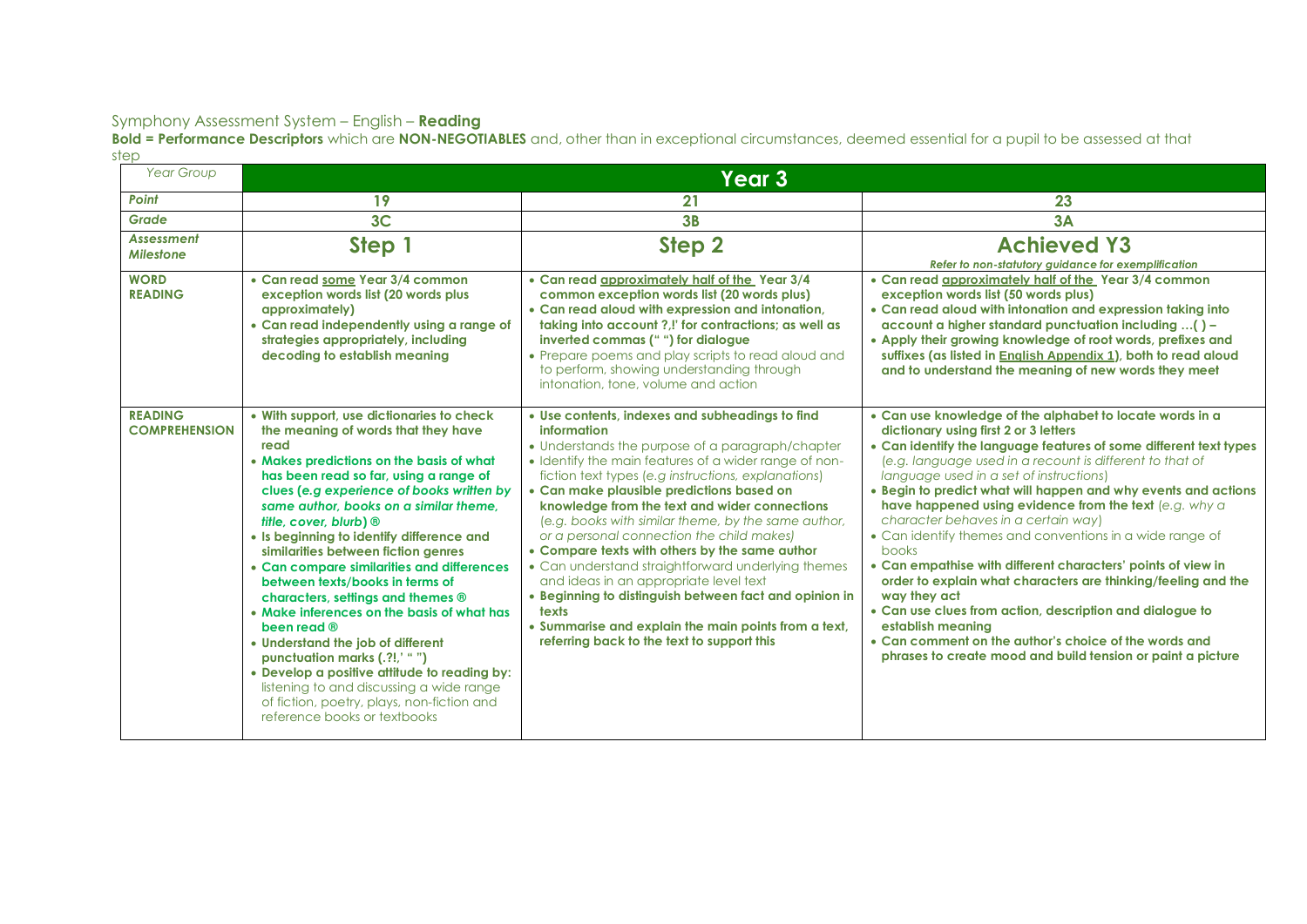**Bold = Performance Descriptors** which are **NON-NEGOTIABLES** and, other than in exceptional circumstances, deemed essential for a pupil to be assessed at that step

| <b>Year Group</b>                      | Year 4 TAFs are in red type                                                                                                                                                                                                                                                                                                                                                                                                                                                                                                                                                                                                                                                                                                                                                                                         |                                                                                                                                                                                                                                                                                                                                                                                                                                                                                                                                                                                                                                                                                                                                                                                                                                                                                                                                                                                                                                                                                                                                                                                                                                                                                                                                                                                                                      |                                                                                                                                                                                                                                                                                                                                                                                                                                                                                                                                                                                                                                                                                                                                                                                                                                                                                                                                                                                                                                                                                                                                                                                                                                                                                                                                        |  |  |  |
|----------------------------------------|---------------------------------------------------------------------------------------------------------------------------------------------------------------------------------------------------------------------------------------------------------------------------------------------------------------------------------------------------------------------------------------------------------------------------------------------------------------------------------------------------------------------------------------------------------------------------------------------------------------------------------------------------------------------------------------------------------------------------------------------------------------------------------------------------------------------|----------------------------------------------------------------------------------------------------------------------------------------------------------------------------------------------------------------------------------------------------------------------------------------------------------------------------------------------------------------------------------------------------------------------------------------------------------------------------------------------------------------------------------------------------------------------------------------------------------------------------------------------------------------------------------------------------------------------------------------------------------------------------------------------------------------------------------------------------------------------------------------------------------------------------------------------------------------------------------------------------------------------------------------------------------------------------------------------------------------------------------------------------------------------------------------------------------------------------------------------------------------------------------------------------------------------------------------------------------------------------------------------------------------------|----------------------------------------------------------------------------------------------------------------------------------------------------------------------------------------------------------------------------------------------------------------------------------------------------------------------------------------------------------------------------------------------------------------------------------------------------------------------------------------------------------------------------------------------------------------------------------------------------------------------------------------------------------------------------------------------------------------------------------------------------------------------------------------------------------------------------------------------------------------------------------------------------------------------------------------------------------------------------------------------------------------------------------------------------------------------------------------------------------------------------------------------------------------------------------------------------------------------------------------------------------------------------------------------------------------------------------------|--|--|--|
| Point                                  | 25                                                                                                                                                                                                                                                                                                                                                                                                                                                                                                                                                                                                                                                                                                                                                                                                                  | 27                                                                                                                                                                                                                                                                                                                                                                                                                                                                                                                                                                                                                                                                                                                                                                                                                                                                                                                                                                                                                                                                                                                                                                                                                                                                                                                                                                                                                   | 29                                                                                                                                                                                                                                                                                                                                                                                                                                                                                                                                                                                                                                                                                                                                                                                                                                                                                                                                                                                                                                                                                                                                                                                                                                                                                                                                     |  |  |  |
| Grade                                  | 4C                                                                                                                                                                                                                                                                                                                                                                                                                                                                                                                                                                                                                                                                                                                                                                                                                  | 4B                                                                                                                                                                                                                                                                                                                                                                                                                                                                                                                                                                                                                                                                                                                                                                                                                                                                                                                                                                                                                                                                                                                                                                                                                                                                                                                                                                                                                   | 4A                                                                                                                                                                                                                                                                                                                                                                                                                                                                                                                                                                                                                                                                                                                                                                                                                                                                                                                                                                                                                                                                                                                                                                                                                                                                                                                                     |  |  |  |
| <b>Assessment</b><br><b>Milestone</b>  | Step 1                                                                                                                                                                                                                                                                                                                                                                                                                                                                                                                                                                                                                                                                                                                                                                                                              | Step <sub>2</sub>                                                                                                                                                                                                                                                                                                                                                                                                                                                                                                                                                                                                                                                                                                                                                                                                                                                                                                                                                                                                                                                                                                                                                                                                                                                                                                                                                                                                    | <b>Achieved Y4</b><br>Refer to non-statutory quidance for exemplification                                                                                                                                                                                                                                                                                                                                                                                                                                                                                                                                                                                                                                                                                                                                                                                                                                                                                                                                                                                                                                                                                                                                                                                                                                                              |  |  |  |
| <b>WORD READING</b>                    | • Can read approx half of the<br>Year3/4 common exception words<br>$list ⑤$<br>• Can read a range of standard<br>appropriate texts fluently and<br>accurately<br>• Can skim and scan to identify key<br>ideas in a text                                                                                                                                                                                                                                                                                                                                                                                                                                                                                                                                                                                             | • Can read most of the Year 3/4 common exception words list<br>• Apply their growing knowledge of root words, prefixes and<br>suffixes when reading new words<br>• Can understand and explain the function of punctuation<br>including apostrophe for possession for plural nouns and "" for<br>direct speech                                                                                                                                                                                                                                                                                                                                                                                                                                                                                                                                                                                                                                                                                                                                                                                                                                                                                                                                                                                                                                                                                                        | . Can read vast majority if not all of the Year3/4 common<br>exception words list<br>• Apply their growing knowledge of root words, prefixes and<br>suffixes (etymology and morphology) as listed in English<br>Appendix 1, both to read aloud and to understand the meaning<br>of new words they meet<br>• Can read aloud with pace, fluency and expression, taking<br>punctuation and author's intent into account                                                                                                                                                                                                                                                                                                                                                                                                                                                                                                                                                                                                                                                                                                                                                                                                                                                                                                                   |  |  |  |
| <b>READING</b><br><b>COMPREHENSION</b> | • Read texts that are structured in<br>different ways for a range of<br>purposes<br>• Can locate information by<br>skimming and scanning (e.g to<br>locate specific information or to<br>form a general impression)<br>• Is able to quote directly from the<br>text to support thoughts and<br>discussions<br>• Predict what might happen from<br>details stated and implied<br>• Can use text marking to support<br>retrieval of information or ideas<br>from texts (highlighting, underlining<br>or making notes)<br>• Is beginning to read between the<br>lines to interpret meaning and/or<br>explain what characters are<br>thinking/feeling and their actions<br>• Can discuss reasons for action and<br>events based on evidence<br>• Understand that different kinds of<br>sentences can affect the meaning | • Can use knowledge of text structure to locate specific<br><b>information</b> (e.g. headings, sub-headings, chapters in non-<br>fiction, find relevant paragraph/chapter in fiction)<br>• When prompted, can justify and elaborate on opinions and<br>predictions referring back to the text for evidence<br>• Can quote directly from the text to answer questions<br>• Can read between the lines using clues from action, dialogue<br>and description to interpret meaning and/or explain what<br>characters are thinking/feeling and the way the act<br>• Can identify the viewpoint from which a story is told and how this<br>affects the readers' response (e.g. author's bias)<br>• Can understand and explain different characters' points of view<br>• Can discuss how characters are built from small details<br>• Can recognise how a character is presented in different ways<br>and respond to this, with reference to the text<br>• Identify and explain the difference between fact and opinion<br>• Recognise some different forms of poetry (for example, free<br>verse, narrative poetry)<br>• Identify main ideas drawn from more than one paragraph<br>. Use dictionaries to check the meaning of words that they have<br>read, independently<br>• Check that the text makes sense to them, discussing their<br>understanding and checking the meaning of words in a glossary<br>or dictionary | • Can locate information quickly and effectively from a range of<br>sources using techniques such as the use of headers and footers<br>in a dictionary, text marking and indexes<br>• Can refer to the text to support opinions and predictions (e.g.<br>summing up what has been found, state thoughts, find evidence<br>to support views)<br>• Can begin to use inference and deduction skills to discuss<br>messages, moods, feelings and attitudes using clues from the<br>texts<br>• Can discuss how an author builds a character through dialogue,<br>action and description and the relationship between characters<br>explaining the effects this has on the reader<br>. Can talk about the effects of different words and phrases to<br>create different images and atmosphere (verbs, adjectives and<br>adverbs)<br>• Can talk about the authors' choice of language and its effect on<br>the reader in different non-fiction texts (e.g. Heroic Headteacher<br>saves pupil)<br>• Can identify the ways in which paragraphs are linked (e.g<br>connecting adverbs and pronouns for continuity)<br>• Ask questions to improve their understanding of a text<br>• Participate in discussion about both books that are read to them<br>and those they can read for themselves, taking turns and<br>listening to what others say |  |  |  |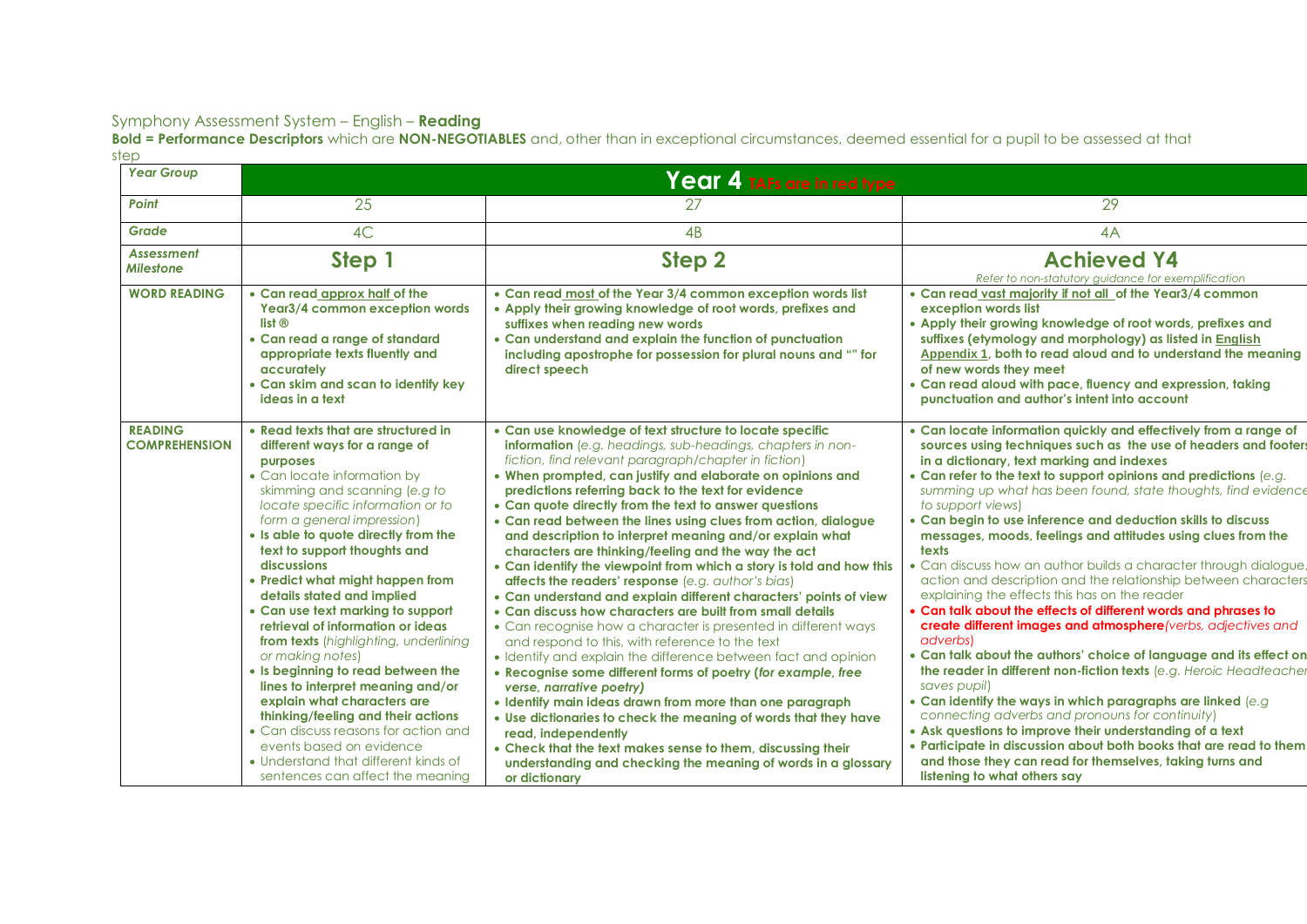| (short sentences for impact or to<br>create pace) | • Increase familiarity with a wide range of books, including fairy<br>stories, myths and legends, and retelling some of these orally | • Can identify and discuss the various features of fiction genres<br>(e.g, science fiction, adventure, mystery, fable, myth) |
|---------------------------------------------------|--------------------------------------------------------------------------------------------------------------------------------------|------------------------------------------------------------------------------------------------------------------------------|
|                                                   |                                                                                                                                      |                                                                                                                              |
|                                                   |                                                                                                                                      |                                                                                                                              |
|                                                   |                                                                                                                                      |                                                                                                                              |
|                                                   |                                                                                                                                      |                                                                                                                              |
|                                                   |                                                                                                                                      |                                                                                                                              |
|                                                   |                                                                                                                                      |                                                                                                                              |
|                                                   |                                                                                                                                      |                                                                                                                              |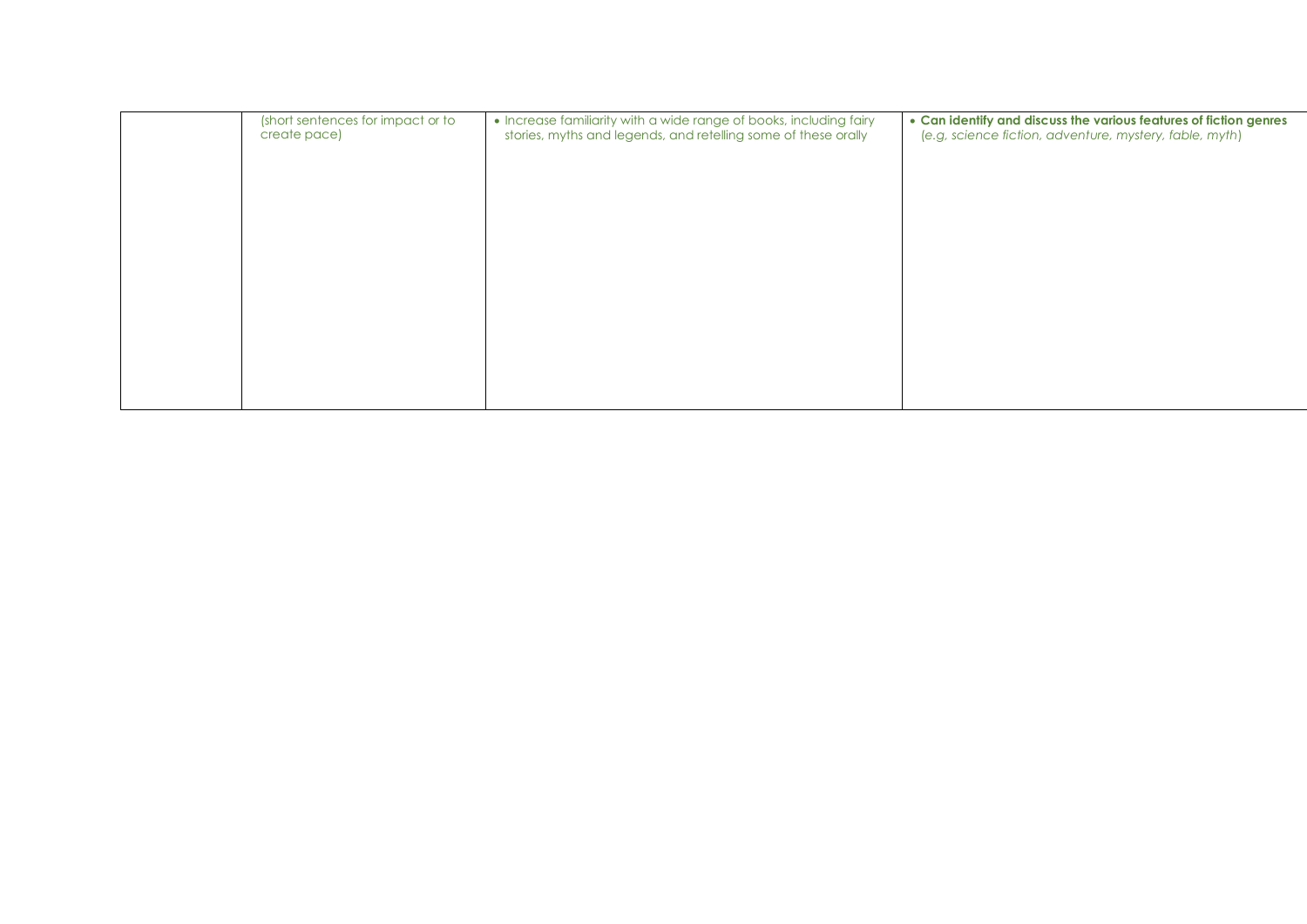**Bold = Performance Descriptors** which are **NON-NEGOTIABLES** and, other than in exceptional circumstances, deemed essential for a pupil to be assessed at that step

| <b>Year Group</b>                      | Year 5 TAFs are in red type                                                                                                                                                                                                                                                                                                                                                                                                                                                                                                                                                                                                                                                                                                                                                                     |                                                                                                                                                                                                                                                                                                                                                                                                                                                                                                                                                                                                                                                                                                                                                                                                                                                                                                                                                                   |                                                                                                                                                                                                                                                                                                                                                                                                                                                                                                                                                                                                                                                                                                                                                                                                                                                                                                                                                                                                                                                                                                                                                                                                                                                                                                                                                                                                                                                                           |  |  |
|----------------------------------------|-------------------------------------------------------------------------------------------------------------------------------------------------------------------------------------------------------------------------------------------------------------------------------------------------------------------------------------------------------------------------------------------------------------------------------------------------------------------------------------------------------------------------------------------------------------------------------------------------------------------------------------------------------------------------------------------------------------------------------------------------------------------------------------------------|-------------------------------------------------------------------------------------------------------------------------------------------------------------------------------------------------------------------------------------------------------------------------------------------------------------------------------------------------------------------------------------------------------------------------------------------------------------------------------------------------------------------------------------------------------------------------------------------------------------------------------------------------------------------------------------------------------------------------------------------------------------------------------------------------------------------------------------------------------------------------------------------------------------------------------------------------------------------|---------------------------------------------------------------------------------------------------------------------------------------------------------------------------------------------------------------------------------------------------------------------------------------------------------------------------------------------------------------------------------------------------------------------------------------------------------------------------------------------------------------------------------------------------------------------------------------------------------------------------------------------------------------------------------------------------------------------------------------------------------------------------------------------------------------------------------------------------------------------------------------------------------------------------------------------------------------------------------------------------------------------------------------------------------------------------------------------------------------------------------------------------------------------------------------------------------------------------------------------------------------------------------------------------------------------------------------------------------------------------------------------------------------------------------------------------------------------------|--|--|
| Point                                  | 31                                                                                                                                                                                                                                                                                                                                                                                                                                                                                                                                                                                                                                                                                                                                                                                              | 33                                                                                                                                                                                                                                                                                                                                                                                                                                                                                                                                                                                                                                                                                                                                                                                                                                                                                                                                                                | 35                                                                                                                                                                                                                                                                                                                                                                                                                                                                                                                                                                                                                                                                                                                                                                                                                                                                                                                                                                                                                                                                                                                                                                                                                                                                                                                                                                                                                                                                        |  |  |
| Grade                                  | 5C                                                                                                                                                                                                                                                                                                                                                                                                                                                                                                                                                                                                                                                                                                                                                                                              | <b>5B</b>                                                                                                                                                                                                                                                                                                                                                                                                                                                                                                                                                                                                                                                                                                                                                                                                                                                                                                                                                         | <b>5A</b>                                                                                                                                                                                                                                                                                                                                                                                                                                                                                                                                                                                                                                                                                                                                                                                                                                                                                                                                                                                                                                                                                                                                                                                                                                                                                                                                                                                                                                                                 |  |  |
| <b>Assessment</b><br><b>Milestone</b>  | Step 1                                                                                                                                                                                                                                                                                                                                                                                                                                                                                                                                                                                                                                                                                                                                                                                          | Step 2                                                                                                                                                                                                                                                                                                                                                                                                                                                                                                                                                                                                                                                                                                                                                                                                                                                                                                                                                            | <b>Achieved Y5</b><br>Refer to non-statutory guidance for exemplification                                                                                                                                                                                                                                                                                                                                                                                                                                                                                                                                                                                                                                                                                                                                                                                                                                                                                                                                                                                                                                                                                                                                                                                                                                                                                                                                                                                                 |  |  |
| <b>READING WORDS</b>                   | • Can read some of the Year 5/6<br>common exception words list (20<br>words approx)                                                                                                                                                                                                                                                                                                                                                                                                                                                                                                                                                                                                                                                                                                             | • Demonstrates appropriate intonation, tone and<br>volume when reading aloud text, plays and<br>reciting poetry, to make the meaning clear to<br>the audience.<br>• Can understand and explain the function of<br>punctuation () - apostrophe for omission and<br>possession and "" for direct speech.<br>• Can begin to work out the meaning of unknown<br>words by the way they are used in context.                                                                                                                                                                                                                                                                                                                                                                                                                                                                                                                                                            | • Can read <b>approximately half</b> of common exception words list (50 words<br>approx)<br>• Determines the meaning of new words by applying knowledge of root words,<br>prefixes and suffixes (etymology and morphology) as listed in English<br><b>Appendix 1</b><br>• Can understand and explain the function of sophisticated punctuation :;<br>• Fluently and effortlessly reads a range of age appropriate texts including<br>novels, stories, plays, poetry, non-fiction, reference and text books.                                                                                                                                                                                                                                                                                                                                                                                                                                                                                                                                                                                                                                                                                                                                                                                                                                                                                                                                                               |  |  |
| <b>READING</b><br><b>COMPREHENSION</b> | · Demonstrates a positive attitude<br>to reading by frequently reading<br>for pleasure, both fiction and non-<br>fiction<br>• Can compare the structure of<br>different stories and discover how<br>they differ in pace, build up,<br>sequence, conflict and resolution<br>• Can compare and talk about the<br>structures and features of a range<br>of non-fiction texts<br>• Can discuss the work of some<br>established authors and knows<br>what is special about their work<br>(e.g Julia Donaldson - rhyme,<br>Michael Morpurgo -<br>Animals/Cornwall/Isles of Scilly),<br>Roald Dahl - fantasy/humour)<br>· Identify how language, structure,<br>and presentation contribute to<br>meaning<br>• Make comments supported by<br>some generally relevant textual<br>reference or quotation. | • Recommends books to others based on own<br>reading preferences, giving reasons for choice<br>• Can make comparisons within books and<br>identify features common to different texts or<br>versions of the same text<br>• Identify themes and conventions in a wide<br>range of books<br>• Identify some basic features of organisation at<br>text level<br>• Can understand how figurative language<br>(similes, metaphors, personification) creates<br>images for the reader.<br>• Make accurate inferences but comments are<br>not always rooted securely in the text or may<br>repeat narrative or content<br>• In non-fiction, retrieve, record and present<br>information to the reader from a range of<br>sources<br>• Identify the main purpose of the text; simple<br>comments show some awareness of writer's<br>viewpoint<br>• Check that the text makes sense to them.<br>discuss their understanding and explain the<br>meaning of words in context | • Can understand why a traditional tale, picture book or classic novel may<br>have retained its lasting appeal or popularity across generations (e.g The<br>Gingerbread Man, The Very Hungry Caterpillar, Oliver Twist)<br>• Can comment on the quality and usefulness of a range of texts and explain<br>clearly to others<br>• Can comment on the success of texts in provoking particular responses e.g<br>crying, laughter, sadness, anger<br>• Can recognise which character the writer wants the reader to like or dislike<br>and the techniques used to achieve this<br>• Can identify the purpose, audience and organisation of different fiction/non-<br>fiction texts and evaluate the success of each of these elements<br>• Can explain a characters' motive throughout a story and use evidence from<br>the text to back up opinions<br>• With confidence can identify the view point of a text and how this impacts<br>on the reader<br>• Draws inferences such as inferring characters' feelings, thoughts and motives<br>from their actions, and justify inferences with evidence<br>· Identify main ideas drawn from more than one paragraph and summarise<br>these using quotations for illustration<br>• Can refer to the text to support predictions and opinion (e.g. summing up<br>what has been found, stating thoughts, finding evidence, clarifying thinking,<br>justifying views)<br>• Can skim and scan non-fiction text at speed for research |  |  |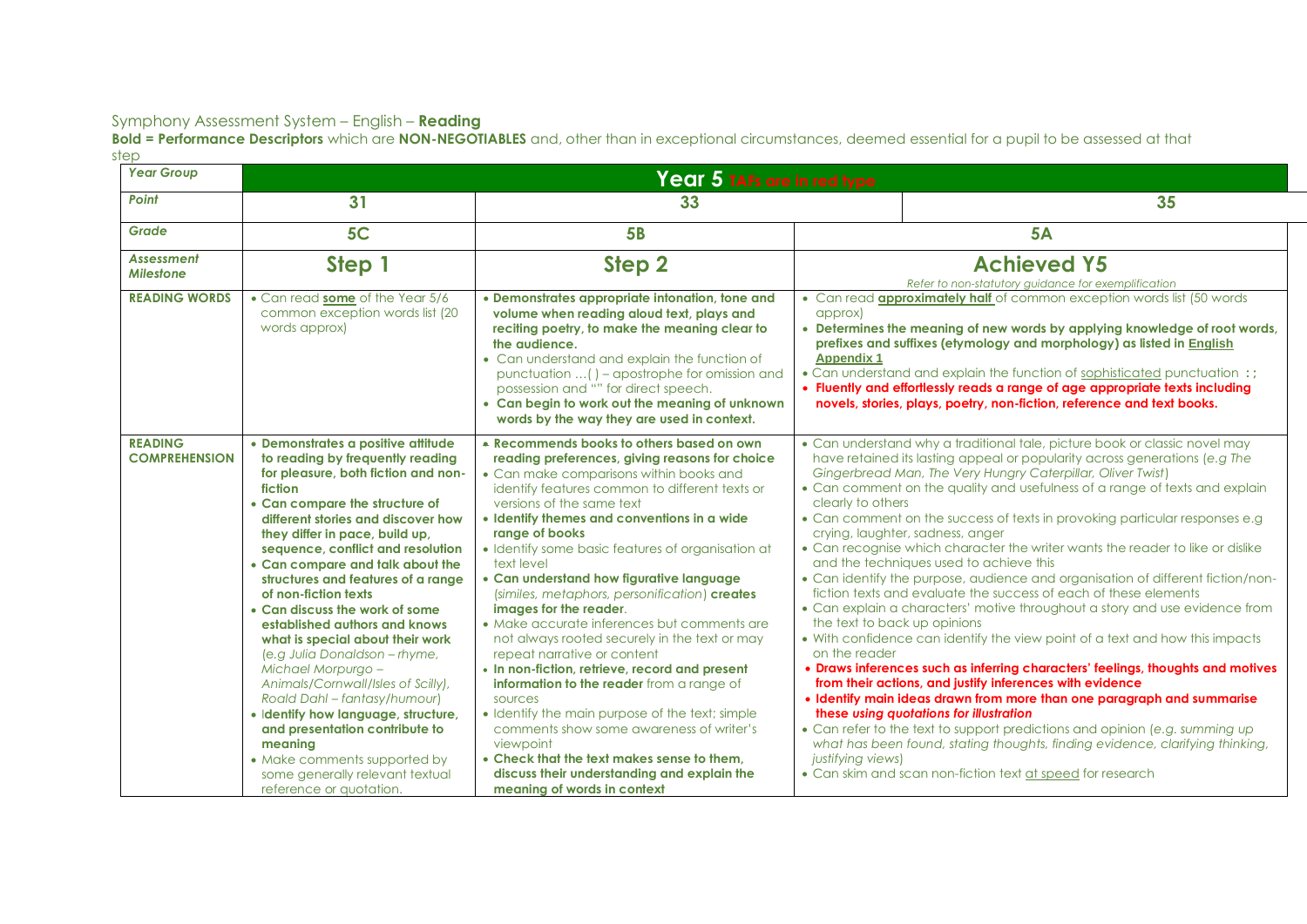| Understand the difference | • Can explore alternatives that could have |  |
|---------------------------|--------------------------------------------|--|
| between open and closed   | occurred in texts (e.g. different endings) |  |
| questions                 |                                            |  |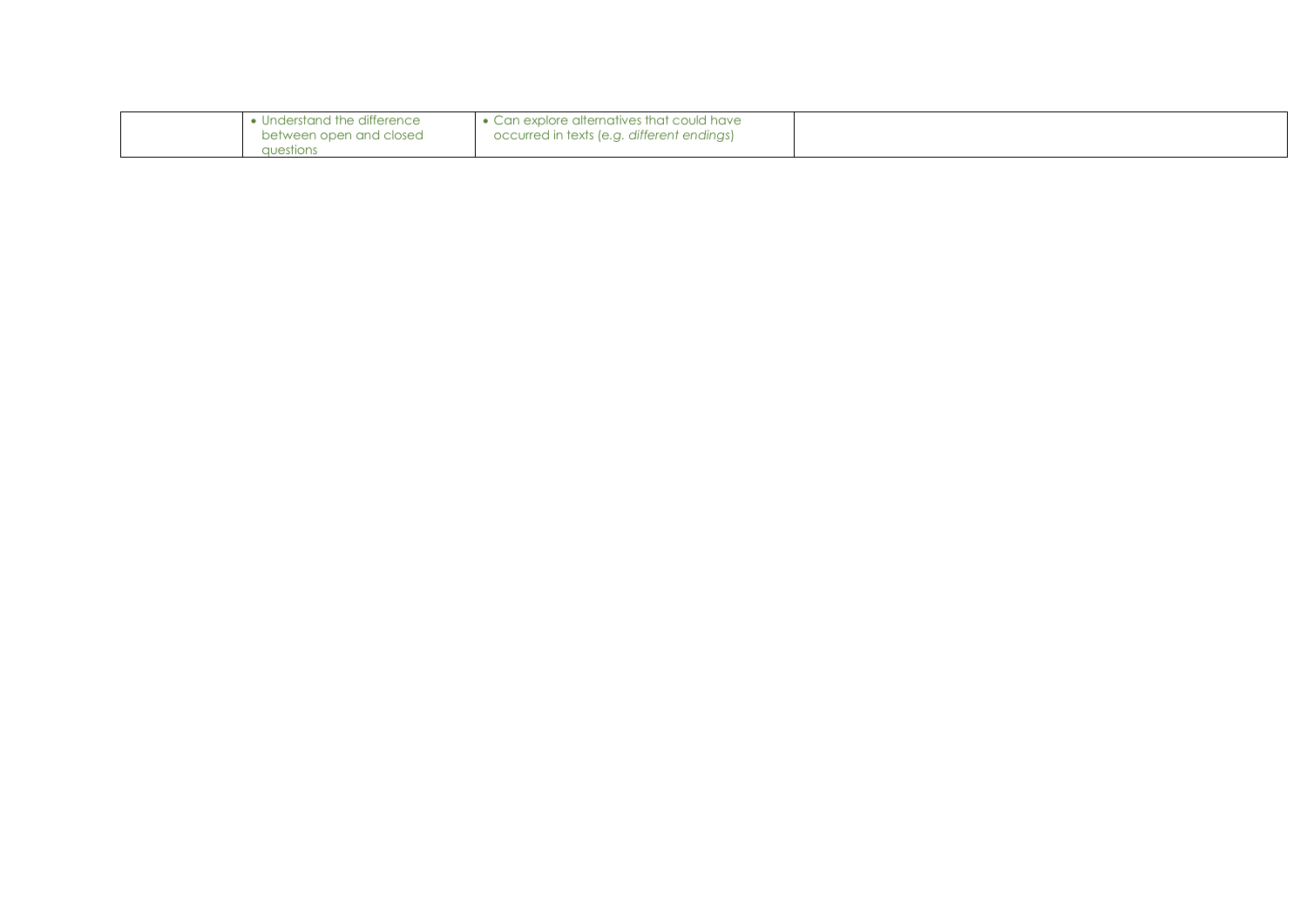**Bold = Performance Descriptors/TAFs** which are **NON-NEGOTIABLES** and, other than in exceptional circumstances, deemed essential for a pupil to be assessed at that step

| <b>Year Group</b>                      | Year 6 TAFs are in red type                                                                                                                                                                                                                                                                                                                                                                                                                                                                        |                                                                                                                                                                                                                                                                                                                                                                                                                                                                                                                                                                                                                                                                                                                             |                                                                                                                                                                                                                                                                                                                                                                                                                                                                                                                                                                                                                                                                                                                                                                                                                                                                                            |                                                                                                                                                                                                                                                                                                                                                                                                                                                                                                                                                                                                                                                                                                                                                                                                                                                                                                                                                                                                                                                                                                                                                                                                                                                                                                                |
|----------------------------------------|----------------------------------------------------------------------------------------------------------------------------------------------------------------------------------------------------------------------------------------------------------------------------------------------------------------------------------------------------------------------------------------------------------------------------------------------------------------------------------------------------|-----------------------------------------------------------------------------------------------------------------------------------------------------------------------------------------------------------------------------------------------------------------------------------------------------------------------------------------------------------------------------------------------------------------------------------------------------------------------------------------------------------------------------------------------------------------------------------------------------------------------------------------------------------------------------------------------------------------------------|--------------------------------------------------------------------------------------------------------------------------------------------------------------------------------------------------------------------------------------------------------------------------------------------------------------------------------------------------------------------------------------------------------------------------------------------------------------------------------------------------------------------------------------------------------------------------------------------------------------------------------------------------------------------------------------------------------------------------------------------------------------------------------------------------------------------------------------------------------------------------------------------|----------------------------------------------------------------------------------------------------------------------------------------------------------------------------------------------------------------------------------------------------------------------------------------------------------------------------------------------------------------------------------------------------------------------------------------------------------------------------------------------------------------------------------------------------------------------------------------------------------------------------------------------------------------------------------------------------------------------------------------------------------------------------------------------------------------------------------------------------------------------------------------------------------------------------------------------------------------------------------------------------------------------------------------------------------------------------------------------------------------------------------------------------------------------------------------------------------------------------------------------------------------------------------------------------------------|
| Point                                  |                                                                                                                                                                                                                                                                                                                                                                                                                                                                                                    | 37                                                                                                                                                                                                                                                                                                                                                                                                                                                                                                                                                                                                                                                                                                                          | 39                                                                                                                                                                                                                                                                                                                                                                                                                                                                                                                                                                                                                                                                                                                                                                                                                                                                                         | 41                                                                                                                                                                                                                                                                                                                                                                                                                                                                                                                                                                                                                                                                                                                                                                                                                                                                                                                                                                                                                                                                                                                                                                                                                                                                                                             |
| Grade                                  |                                                                                                                                                                                                                                                                                                                                                                                                                                                                                                    | 6C                                                                                                                                                                                                                                                                                                                                                                                                                                                                                                                                                                                                                                                                                                                          | 6 <b>B</b>                                                                                                                                                                                                                                                                                                                                                                                                                                                                                                                                                                                                                                                                                                                                                                                                                                                                                 | 6A                                                                                                                                                                                                                                                                                                                                                                                                                                                                                                                                                                                                                                                                                                                                                                                                                                                                                                                                                                                                                                                                                                                                                                                                                                                                                                             |
| <b>Assessment</b><br><b>Milestone</b>  | <b>TAFs covered in</b><br>previous years                                                                                                                                                                                                                                                                                                                                                                                                                                                           | Step 1                                                                                                                                                                                                                                                                                                                                                                                                                                                                                                                                                                                                                                                                                                                      | Step <sub>2</sub>                                                                                                                                                                                                                                                                                                                                                                                                                                                                                                                                                                                                                                                                                                                                                                                                                                                                          | <b>Achieved Y6</b><br>Refer to non-statutory guidance for exemplification                                                                                                                                                                                                                                                                                                                                                                                                                                                                                                                                                                                                                                                                                                                                                                                                                                                                                                                                                                                                                                                                                                                                                                                                                                      |
| <b>WORD READING</b>                    |                                                                                                                                                                                                                                                                                                                                                                                                                                                                                                    | Can read more than half<br>$\bullet$<br>of Year 5/6 common<br>exception words list (50+<br>words)<br>Can work out the<br>$\bullet$<br>meaning of unknown by<br>the way that they are<br>used in context<br><b>Fluently and effortlessly</b><br>$\bullet$<br>reads a range of age<br>appropriate texts<br>including novels, stories,<br>plays, poetry, non-fiction,<br>reference and text books                                                                                                                                                                                                                                                                                                                              | Can read majority of Year 5/6<br>$\bullet$<br>common exception words list<br>$(80+words)$<br><b>Demonstrates appropriate</b><br>$\bullet$<br>intonation, tone and volume<br>when reading aloud text, plays<br>and reciting poetry, to make<br>the meaning clear to the<br><b>audience</b>                                                                                                                                                                                                                                                                                                                                                                                                                                                                                                                                                                                                  | Can read vast majority if not all of the Year 5/6<br>$\bullet$<br>common exception words list<br>Determines the meaning of new words by<br>$\bullet$<br>applying knowledge of root words, prefixes and<br>suffixes (etymology and morphology) as listed in<br>English Appendix 1 ®                                                                                                                                                                                                                                                                                                                                                                                                                                                                                                                                                                                                                                                                                                                                                                                                                                                                                                                                                                                                                             |
| <b>READING</b><br><b>COMPREHENSION</b> | Can talk about the<br>effects of different<br>words and phrases<br>to create different<br>images and<br>atmosphere (verbs,<br>adjectives and<br>adverbs)<br><b>Identify main ideas</b><br>drawn from more<br>than one<br>paragraph and<br>summarise these<br>using quotations for<br><b>illustration</b><br>In non fiction.<br>$\bullet$<br>retrieve, record and<br>present information<br>to the reader from a<br>range of sources<br><b>Draws inferences</b><br>such as inferring<br>characters' | • Can explore texts to support<br>and justify predictions and<br>opinions (Sum up what you<br>find/discuss/think about,<br>make your points, state your<br>thoughts, elaborate by<br>justifying view points, using<br>additional evidence to link<br>knowledge and experience)<br>• Skim read all text types to<br>establish meaning<br>• Ask questions to enhance<br>their understanding of the<br>text<br>• Can discuss the difference<br>between literal and<br>figurative language and the<br>effects of imagery<br>• Can discuss the message a<br>text has about our society, a<br>particular culture or<br>traditions from the past<br>• Distinguish between<br>statements of fact and<br>opinion; and in non-fiction | • Can infer and deduce messages,<br>moods, feelings and attitudes and<br>reference ideas in the text<br>including poetry, prose, fiction and<br>non-fiction<br>• Can evaluate relationships<br>between characters (e.g how<br>they behave in different ways with<br>different characters in different<br>settings)<br>• Can recognise the use of irony and<br>comment on the writer's intention<br>(e.g. sarcasm or insincerity)<br>• Can discuss how the historical.<br>social or cultural context of a text<br>can affect its meaning and how it<br>can change over time<br>• Can discuss the purpose, audience<br>and organisation of different<br>fiction/non-fiction texts evaluating<br>their success<br>• Has read and demonstrates<br>familiarity with a wide range of<br>books, including myths, legends<br>and traditional stories, modern<br>fiction, fiction from our literary | • Makes predictions based on details rooted in the text<br>(stated and implied)<br>• Draws on contextual evidence to make sense of<br>what is read, and participates in discussion to<br>explore words with different meanings.<br>• Identifies themes and conventions demonstrating,<br>through discussion and comment, understanding of<br>their use in and across a wide range of writing<br>• Explains how language, structure and presentation<br>contribute to meaning and effect of a text<br>• Comments on how language, including figurative<br>language and irony, is used to contribute to meaning<br>• Explain and discuss their understanding of what they<br>have read, including through formal presentations<br>and debates, maintaining a focus on the topic and<br>using notes where necessary<br>• Can identify and explain the writer's viewpoint with<br>reference to the text<br>• Can comment on how specific information, ideas or<br>events within the story, can alter the reader's<br>thoughts and opinions or the course of events<br>• Identify some basic features of organisation at text<br>level (going beyond the obvious in fiction such as<br>flashbacks and forwards and in non-fiction looking at<br>devices and decisions the writer has made in multi-<br>genre texts) |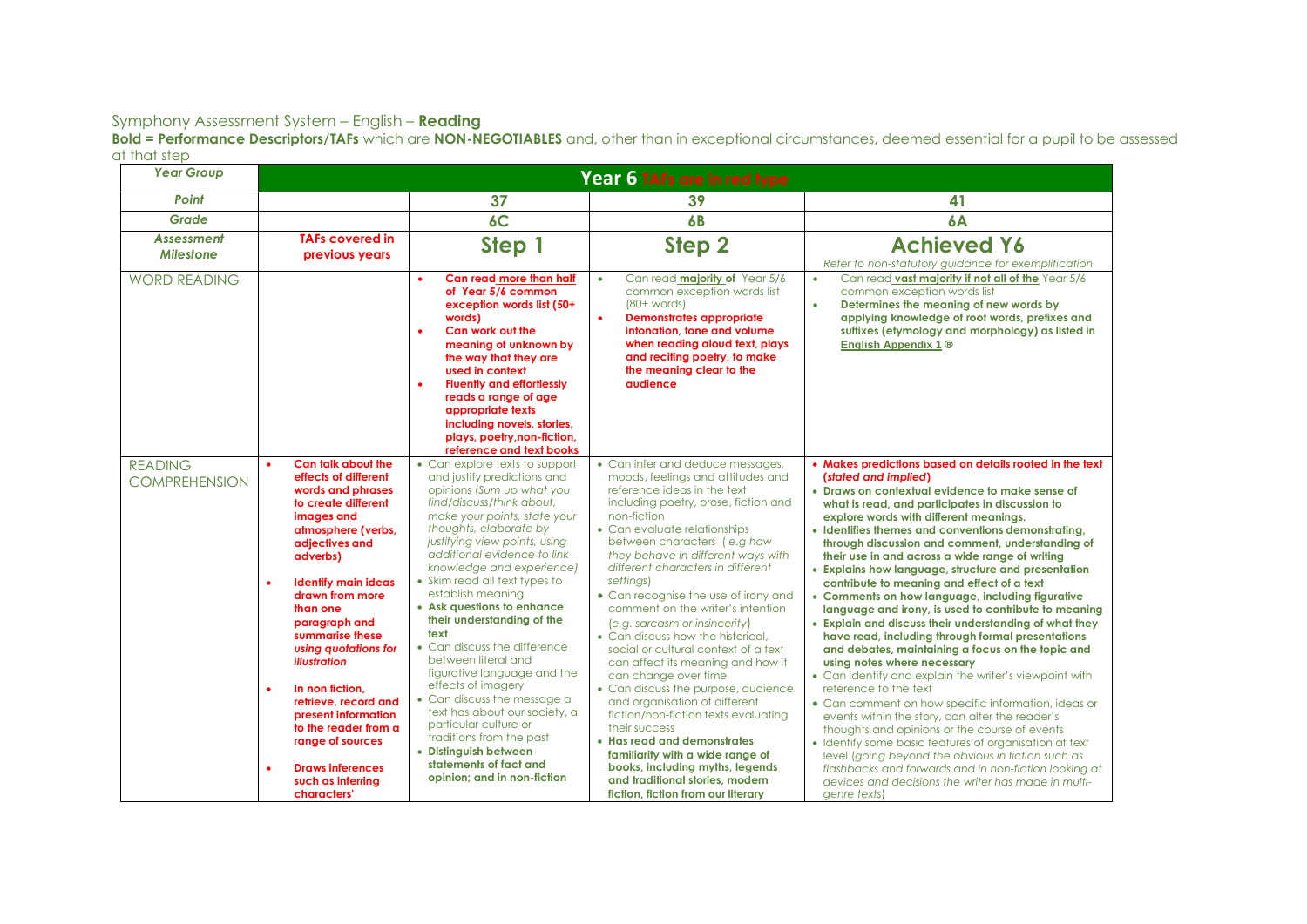| feelings, thoughts<br>and motives from<br>their actions, and<br>justify inferences<br>with evidence | • Identify viewpoint in text,<br>with some, often limited,<br>explanation<br>• Demonstrates a positive<br>attitude to reading by<br>frequently reading for<br>pleasure, both fiction and<br>non-fiction | heritage, and books from other<br>cultures and traditions<br>• Expresses views formed through<br>independent reading and books<br>that are read to them, explaining<br>and justifying personal opinions,<br>and courteously challenging those<br>of others | · Identifies key details that support main ideas, and<br>uses them to summarise content drawn from more<br>than one paragraph<br>• Is able to make comparisons within and across<br>different texts<br>• Has learnt a wide range of poetry by heart |
|-----------------------------------------------------------------------------------------------------|---------------------------------------------------------------------------------------------------------------------------------------------------------------------------------------------------------|------------------------------------------------------------------------------------------------------------------------------------------------------------------------------------------------------------------------------------------------------------|-----------------------------------------------------------------------------------------------------------------------------------------------------------------------------------------------------------------------------------------------------|
|                                                                                                     |                                                                                                                                                                                                         |                                                                                                                                                                                                                                                            |                                                                                                                                                                                                                                                     |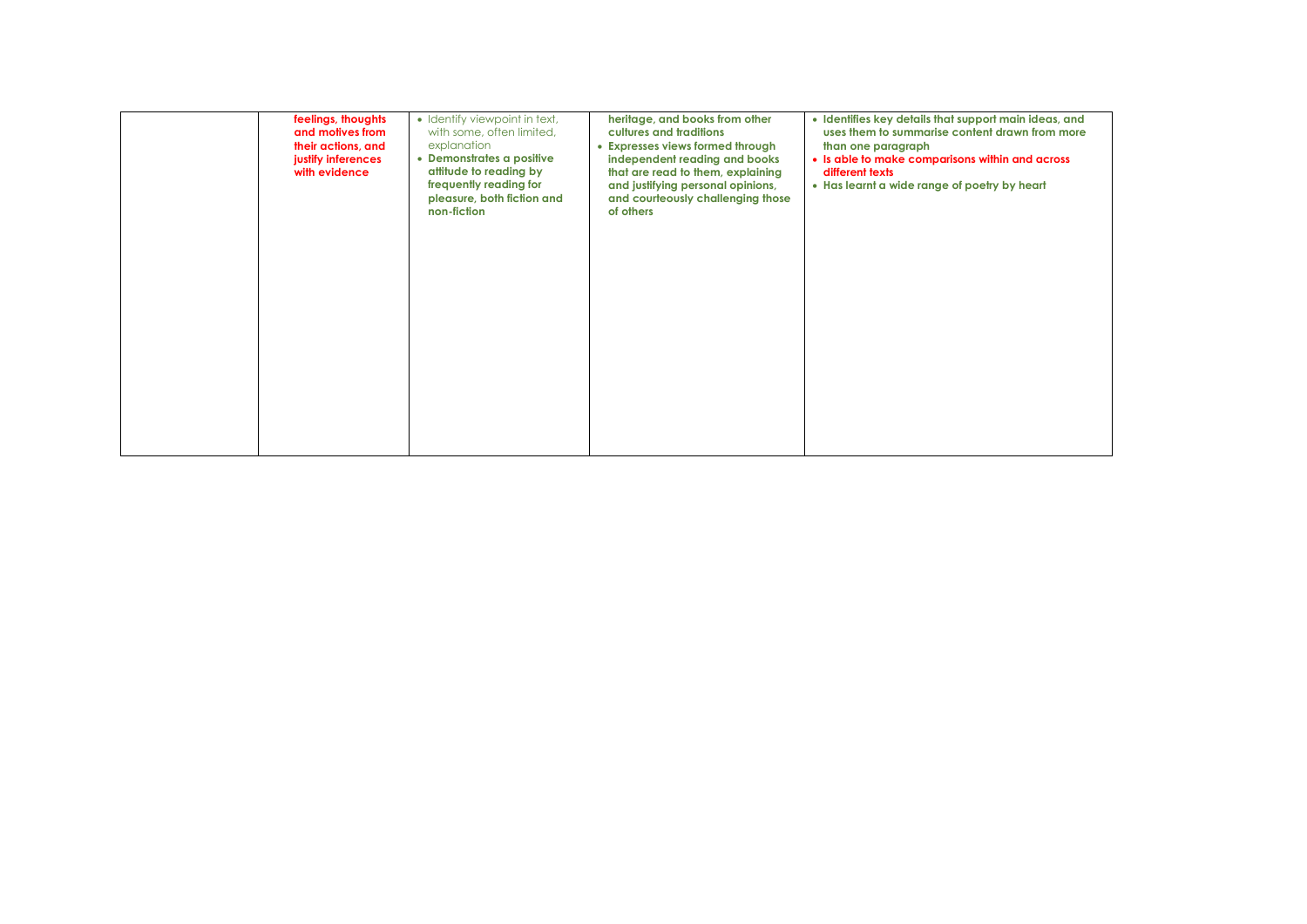| <b>Year Group</b>                      | <b>Beyond Year 6</b>                                                                                                                                                                                                                                                                                                                                                                                                                                                                                                                                                                                                                                                                                                                                                                                                                                                                                                                                                                                                                                                                                                                                                                                                                                                                                                                                                                                                                                                                                                                                                                                                                                                                                                                                                                                                                                                                                                                                                                                                                                                                                                                                                                                                                                                                                                                                                                                                                                                                                                                                                                                                                                                                                                                                                                                                                                                                                                                                                                                                                                                                                                                                  |                  |                                                                           |
|----------------------------------------|-------------------------------------------------------------------------------------------------------------------------------------------------------------------------------------------------------------------------------------------------------------------------------------------------------------------------------------------------------------------------------------------------------------------------------------------------------------------------------------------------------------------------------------------------------------------------------------------------------------------------------------------------------------------------------------------------------------------------------------------------------------------------------------------------------------------------------------------------------------------------------------------------------------------------------------------------------------------------------------------------------------------------------------------------------------------------------------------------------------------------------------------------------------------------------------------------------------------------------------------------------------------------------------------------------------------------------------------------------------------------------------------------------------------------------------------------------------------------------------------------------------------------------------------------------------------------------------------------------------------------------------------------------------------------------------------------------------------------------------------------------------------------------------------------------------------------------------------------------------------------------------------------------------------------------------------------------------------------------------------------------------------------------------------------------------------------------------------------------------------------------------------------------------------------------------------------------------------------------------------------------------------------------------------------------------------------------------------------------------------------------------------------------------------------------------------------------------------------------------------------------------------------------------------------------------------------------------------------------------------------------------------------------------------------------------------------------------------------------------------------------------------------------------------------------------------------------------------------------------------------------------------------------------------------------------------------------------------------------------------------------------------------------------------------------------------------------------------------------------------------------------------------------|------------------|---------------------------------------------------------------------------|
| Point                                  | 43                                                                                                                                                                                                                                                                                                                                                                                                                                                                                                                                                                                                                                                                                                                                                                                                                                                                                                                                                                                                                                                                                                                                                                                                                                                                                                                                                                                                                                                                                                                                                                                                                                                                                                                                                                                                                                                                                                                                                                                                                                                                                                                                                                                                                                                                                                                                                                                                                                                                                                                                                                                                                                                                                                                                                                                                                                                                                                                                                                                                                                                                                                                                                    | 45               | 47                                                                        |
| Grade                                  | 7 <sup>C</sup>                                                                                                                                                                                                                                                                                                                                                                                                                                                                                                                                                                                                                                                                                                                                                                                                                                                                                                                                                                                                                                                                                                                                                                                                                                                                                                                                                                                                                                                                                                                                                                                                                                                                                                                                                                                                                                                                                                                                                                                                                                                                                                                                                                                                                                                                                                                                                                                                                                                                                                                                                                                                                                                                                                                                                                                                                                                                                                                                                                                                                                                                                                                                        | 7B               | <b>7A</b>                                                                 |
| <b>Assessment</b><br><b>Milestone</b>  | Step 1                                                                                                                                                                                                                                                                                                                                                                                                                                                                                                                                                                                                                                                                                                                                                                                                                                                                                                                                                                                                                                                                                                                                                                                                                                                                                                                                                                                                                                                                                                                                                                                                                                                                                                                                                                                                                                                                                                                                                                                                                                                                                                                                                                                                                                                                                                                                                                                                                                                                                                                                                                                                                                                                                                                                                                                                                                                                                                                                                                                                                                                                                                                                                | Step 2           | <b>Achieved Y6</b><br>Refer to non-statutory guidance for exemplification |
| <b>Thresholds</b>                      | 4-6 descriptors                                                                                                                                                                                                                                                                                                                                                                                                                                                                                                                                                                                                                                                                                                                                                                                                                                                                                                                                                                                                                                                                                                                                                                                                                                                                                                                                                                                                                                                                                                                                                                                                                                                                                                                                                                                                                                                                                                                                                                                                                                                                                                                                                                                                                                                                                                                                                                                                                                                                                                                                                                                                                                                                                                                                                                                                                                                                                                                                                                                                                                                                                                                                       | 7-10 descriptors | 11-13 descriptors                                                         |
| <b>READING</b><br><b>COMPREHENSION</b> | • Can combine information from different sources to produce meaningful information<br>• Can identify the different layers of meaning in the text. (e.g a war story might tell about life in the trenches but also the regime of a nation/propaganda e.g. WWII and Hitler)<br>• Can identify the language associated with different viewpoints and how this can affect the meaning e.g. Some people believe, On the other hand, One way of looking at this)<br>• Can comment on how inferences can be different depending on the experiences of the reader (e.g. an evacuee or survivor of a war verses solider/dictator or someone who has not<br>experienced war first hand)<br>• Relevant points clearly identified, including summary and synthesis of information from different sources or different places in the same text<br>• Commentary incorporates apt textual reference and quotation to support main ideas or argument<br>• Comments securely based in textual evidence and identify different layers of meaning, with some attempt at detailed exploration of them, e.g. explaining the association of different<br>words in an image, or exploring connotations in a political speech or advertisement<br>• Comments consider wider implications or significance of information, events or ideas in the text, e.g. tracing how details contribute to overall meaning<br>• Detailed exploration of how structural choices support the writer's theme or purpose, e.g. tracing how main ideas/characters develop over the text<br>• Comment on how a range of features relating to organisation at text level contribute to the effects achieved, e.g. how the writer builds up to an unexpected ending, juxtaposes ideas,<br>changes perspectives or uses everyday examples to illustrate complex ideas<br>. Some detailed explanation, with appropriate terminology, of how language is used, e.g. tracing an image; identifying and commenting on patterns or structure in the use of language;<br>or recognising changes in language use at different points in a text<br>. Some drawing together of comments on how the writer's language choices contribute to the overall effect on the reader, e.g. 'all the images of flowers make the events seem less<br>horrific and makes it even sadder'<br>• Main purpose precisely located at word/sentence level or traced through a text, e.g. commenting on repetition of 'Brutus was an honourable man'.<br>. Viewpoint clearly identified and explanation of it developed through close reference to the text, e.g. 'you know it's told from Eric's point of view even though he doesn't use the first<br>person'<br>• The effect on the reader clearly identified, and how that effect has been created, e.g. 'when Macduff just says he has no children you hate Macbeth because you remember the<br>scene in the castle. You realise Macduff's revenge can never be complete'<br>· Some exploration of textual conventions or features as used by writers from different periods, e.g. comparing examples of sonnet form, dramatic monologue, or biography or travel<br>writing |                  |                                                                           |